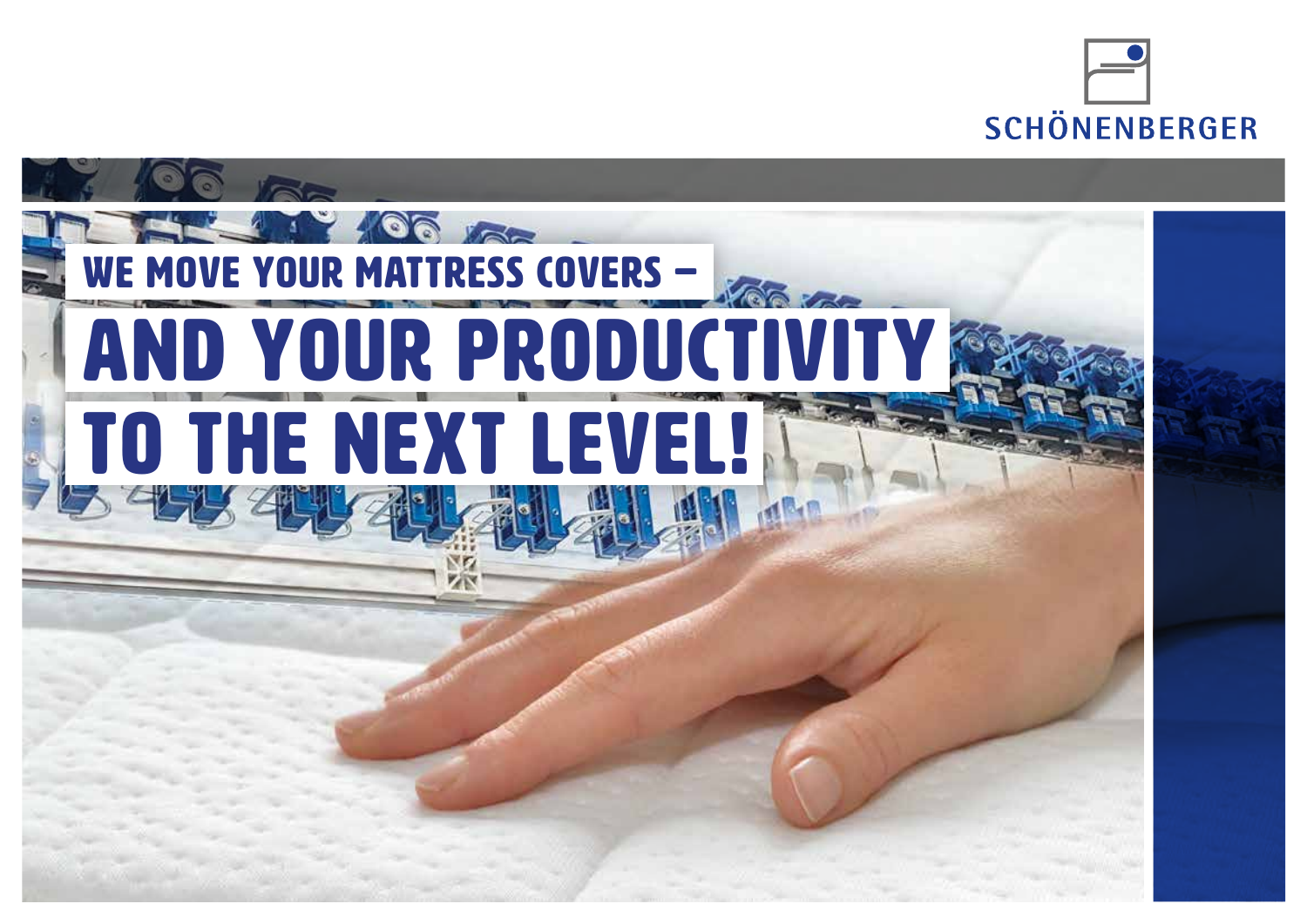### A SCHÖNENBERGER SYSTEM OFFERS INNOVATIVE, FLEXIBLE Transport & Logistics solutions – FULLY BENEFIT FROM IT ACROSS YOUR MATTRESS MANUFACTURING PROCESS.

**Working hours of your employees are too valuable for non-value adding activities such as sorting, moving floor trolleys from one station to the other or searching for mattress covers. Our hanging systems make use of the space above - for the transport of individual components as well as for an intermediate buffer. Intelligent monitoring, full traceability and integrated sorting optimize your work flow by eliminating manual transport and search times. Your benefit: Significant increase in productivity, improved quality and ergonomic working conditions.**



#### MORE SPACE, ORDER AND CLEANLINESS

Make use of the space above for clean and gentle transport and the intermediate storage of your mattress covers. SCHÖNENBERGER systems are mounted in a space-saving manner above production lines. Additional floor space for value-adding works is made available.

#### NO SEARCH TIMES

Trolleys move the covers in correct sequence at exactly the right time to the required mattress core for assembly. Annoying and time-consuming search for the needed cover is eliminated.

#### ERGONOMIC WORKING CONDITIONS

SCHÖNENBERGER systems automatically convey semi-finished and finished covers between the various work stations - physically demanding tasks are prevented. Not only the operator's workload is reduced, your profitability is increased at the same time.

#### WELL-ORGANIZED WORK

Each trolley has its individual barcode or RFID chip and can be tracked and traced from the start of the manufacturing chain to the end, including your warehouse. Mattress covers don't get lost any longer. Monitoring of material flow is made possible due to integrated sorting systems – essential for a just-in-sequence-production and -delivery.

#### DATA TRANSPARENCY

SCHÖNENBERGER systems make production management easier. Make use of the won data for your inhouse data management, e .g. as basis for your permanent inventory. Data exchange with your ERP system is of course possible.

#### SIMPLE, FLEXIBLE EXPANSION

We intelligently handle your system expansion if manufacturing volumes have grown. Thanks to our modular and flexible construction additional floor space is made available.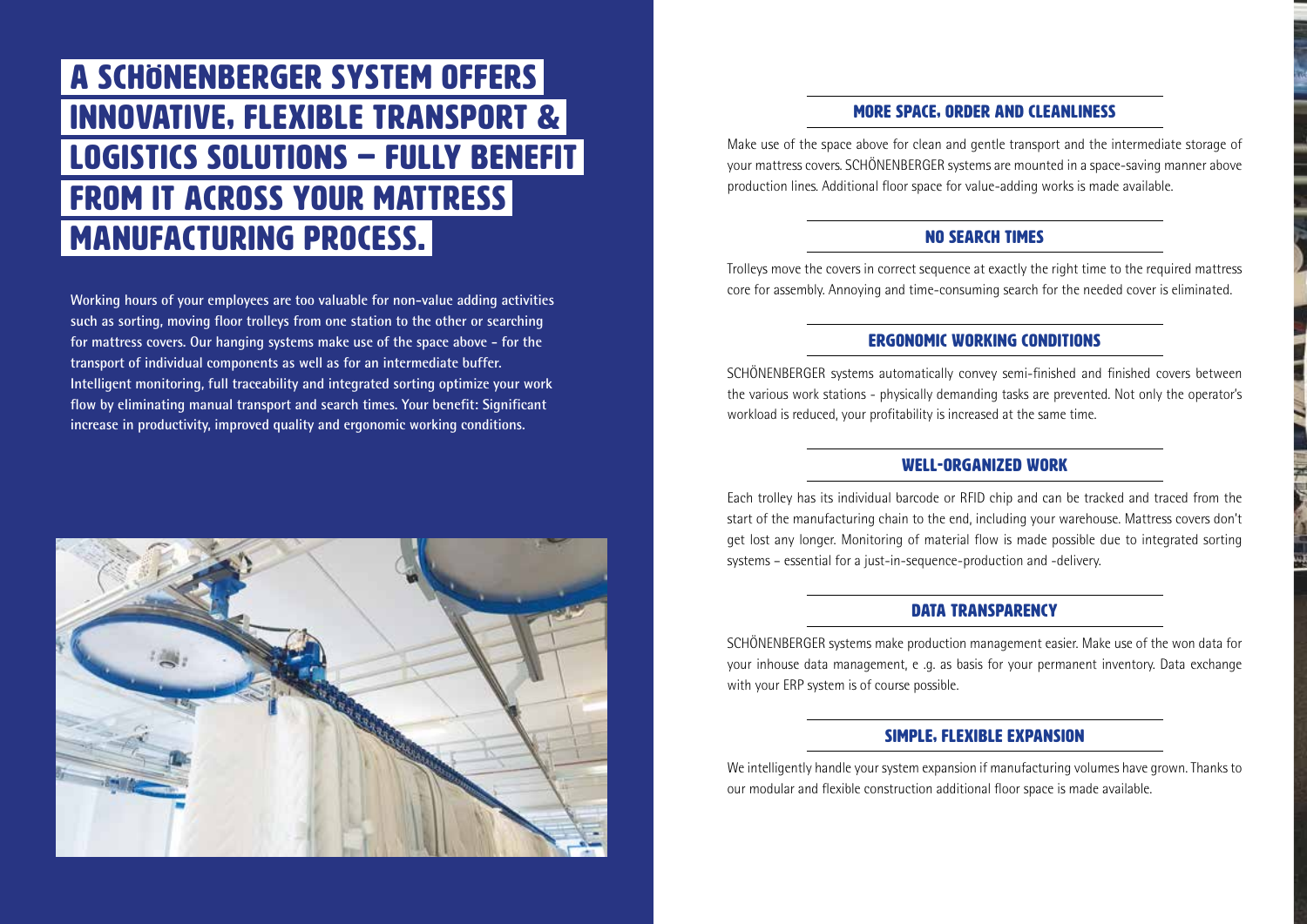# DURABLE SYSTEMS made in Germany

**P** SCHÖNENBERGER

**SCHÖNENBERGER systems are designed for carrying heavy loads and energy efficient operation. Their functional construction together with the use of high-quality components ensure that maintenance costs and other unexpected costs are kept at a minimum. Your benefit: Low total Cost of Ownership thanks to a high level of system availability and extremely low running costs.**

#### ILS 2100 FOR SMALL LOT SIZES

- transport of individual items and intelligent product traceability
- high throughputs and fast sorting performance
- just-in-Sequence production



#### OMNIFLO FOR SERIAL PRODUCTION

- perfectly adaptable to complex building structures
- medium to large lots
- transport of 3 6 covers in larger batches on a long trolley